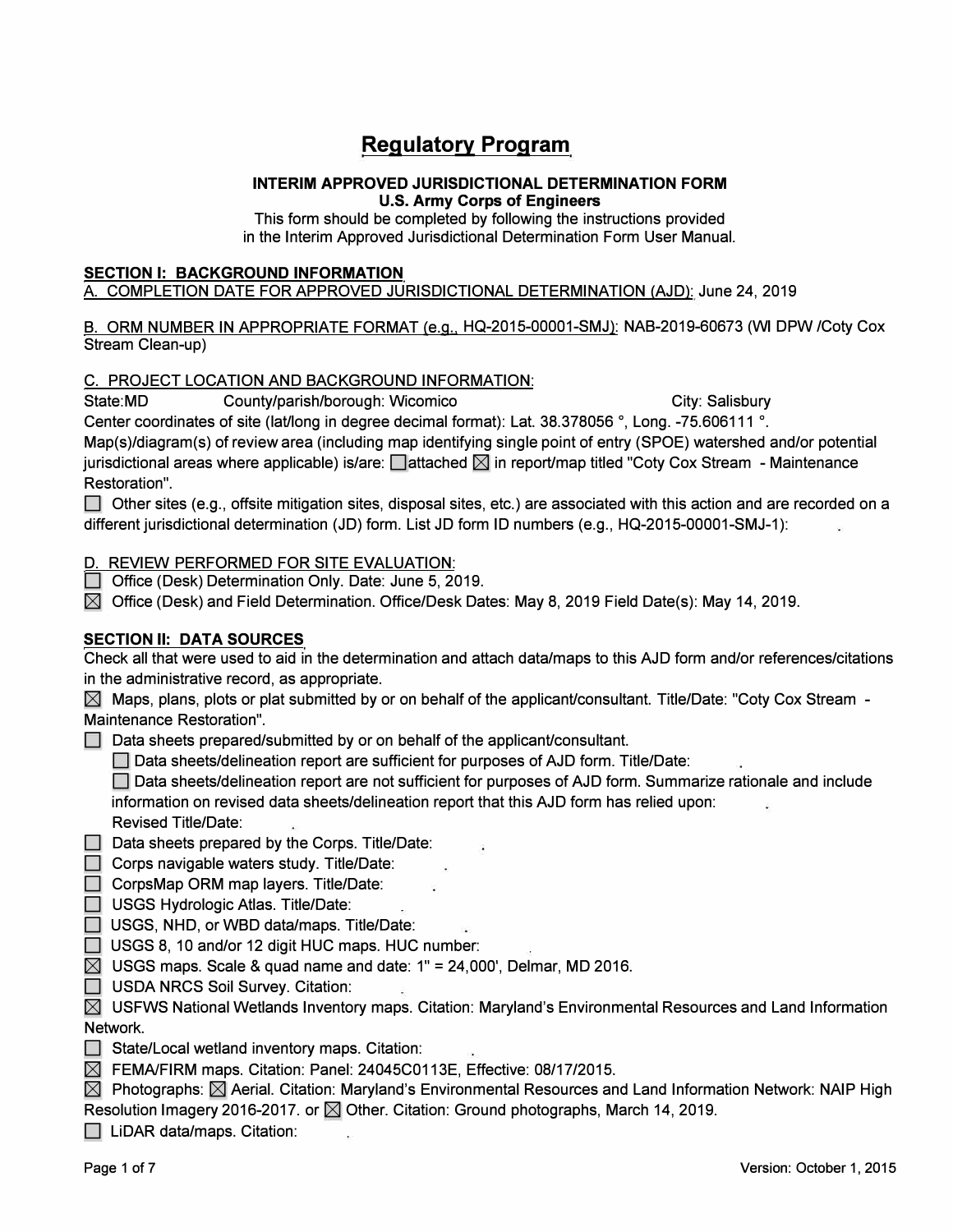$\Box$  Previous JDs. File no. and date of JD letter:

 $\Box$  Applicable/supporting case law:

 $\Box$  Applicable/supporting scientific literature:

 $\Box$  Other information (please specify):

#### **SECTION III: SUMMARY OF FINDINGS**

Complete ORM "Aquatic Resource Upload Sheet" or Export and Print the Aquatic Resource Screen from ORM for All Waters and Features, Regardless of Jurisdictional Status - Required

#### A. RIVERS AND HARBORS ACT (RHA) SECTION 10 DETERMINATION OF JURISDICTION:

D *"navigable waters of the U.S."* within RHA jurisdiction (as defined by 33 CFR part 329) in the review area.

#### **• Complete Table 1 - Required**

*NOTE:* If the navigable water is not subject to the ebb and flow of the tide or included on the District's list of Section 10 navigable waters list, DO NOT USE THIS FORM TO MAKE THE DETERMINATION. The District must continue to follow the procedure outlined in 33 CFR part 329.14 to make a Section 10 RHA navigability determination.

B. CLEAN WATER ACT (CWA) SECTION 404 DETERMINATION OF JURISDICTION: *"waters of the U.S."* within CWA jurisdiction (as defined by 33 CFR part 328.3) in the review area. **Check all that apply.**

 $\Box$  (a)(1): All waters which are currently used, were used in the past, or may be susceptible to use in interstate or foreign commerce, including all waters which are subject to the ebb and flow of the tide. (Traditional Navigable Waters (TNWs))

## **• Complete Table 1 - Required**

| <u>- Solinniele Tapie i - Izeaaliea</u>                                                                    |
|------------------------------------------------------------------------------------------------------------|
| This AJD includes a case-specific (a)(1) TNW (Section 404 navigable-in-fact) determination on a water that |
| has not previously been designated as such. Documentation required for this case-specific (a)(1) TNW       |
| determination is attached.                                                                                 |
| $\Box$ (a)(2): All interstate waters, including interstate wetlands.                                       |
|                                                                                                            |

- **• Complete Table 2 - Required**
- $\Box$  (a)(3): The territorial seas.

#### **• Complete Table 3 - Required**

 $\Box$  (a)(4): All impoundments of waters otherwise identified as waters of the U.S. under 33 CFR part 328.3.

#### **• Complete Table 4 - Required**

 $\Box$  (a)(5): All tributaries, as defined in 33 CFR part 328.3, of waters identified in paragraphs (a)(1)-(a)(3) of 33 CFR part 328.3.

#### **• Complete Table 5 - Required**

| $\Box$ (a)(6): All waters adjacent to a water identified in paragraphs (a)(1)-(a)(5) of 33 CFR part 328.3, including |  |
|----------------------------------------------------------------------------------------------------------------------|--|
| wetlands, ponds, lakes, oxbows, impoundments, and similar waters.                                                    |  |

#### **• Complete Table 6 - Required**

 $\Box$  Bordering/Contiguous.

## Neighboring:

- $\Box$  (c)(2)(i): All waters located within 100 feet of the ordinary high water mark (OHWM) of a water identified in paragraphs  $(a)(1)-(a)(5)$  of 33 CFR part 328.3.
- $\Box$  (c)(2)(ii): All waters located within the 100-year floodplain of a water identified in paragraphs (a)(1)-(a)(5) of 33 CFR part 328.3 and not more than 1,500 feet of the OHWM of such water.

 $\Box$  (c)(2)(iii): All waters located within 1,500 feet of the high tide line of a water identified in paragraphs (a)(1) or (a)(3) of 33 CFR part 328.3, and all waters within 1,500 feet of the OHWM of the Great Lakes.

 $\Box$  (a)(7): All waters identified in 33 CFR 328.3(a)(7)(i)-(v) where they are determined, on a case-specific basis, to have a significant nexus to a water identified in paragraphs  $(a)(1)-(a)(3)$  of 33 CFR part 328.3.

**• Complete Table 7 for the significant nexus determination. Attach a map delineating the SPOE watershed boundary with (a)(7) waters identified in the similarly situated analysis. - Required**

 $\Box$  Includes water(s) that are geographically and physically adjacent per (a)(6), but are being used for established, normal farming, silviculture, and ranching activities (33 USC Section 1344(f)(1)) and therefore are not adjacent and require a case-specific significant nexus determination.

 $\Box$  (a)(8): All waters located within the 100-year floodplain of a water identified in paragraphs (a)(1)-(a)(3) of 33 CFR part 328.3 not covered by (c)(2)(ii) above and all waters located within 4,000 feet of the high tide line or OHWM of a water identified in paragraphs (a)(1)-(a)(5) of 33 CFR part 328.3 where they are determined on a case-specific basis to have a significant nexus to a water identified in paragraphs (a)(1 )-(a)(3) of 33 CFR part 328.3.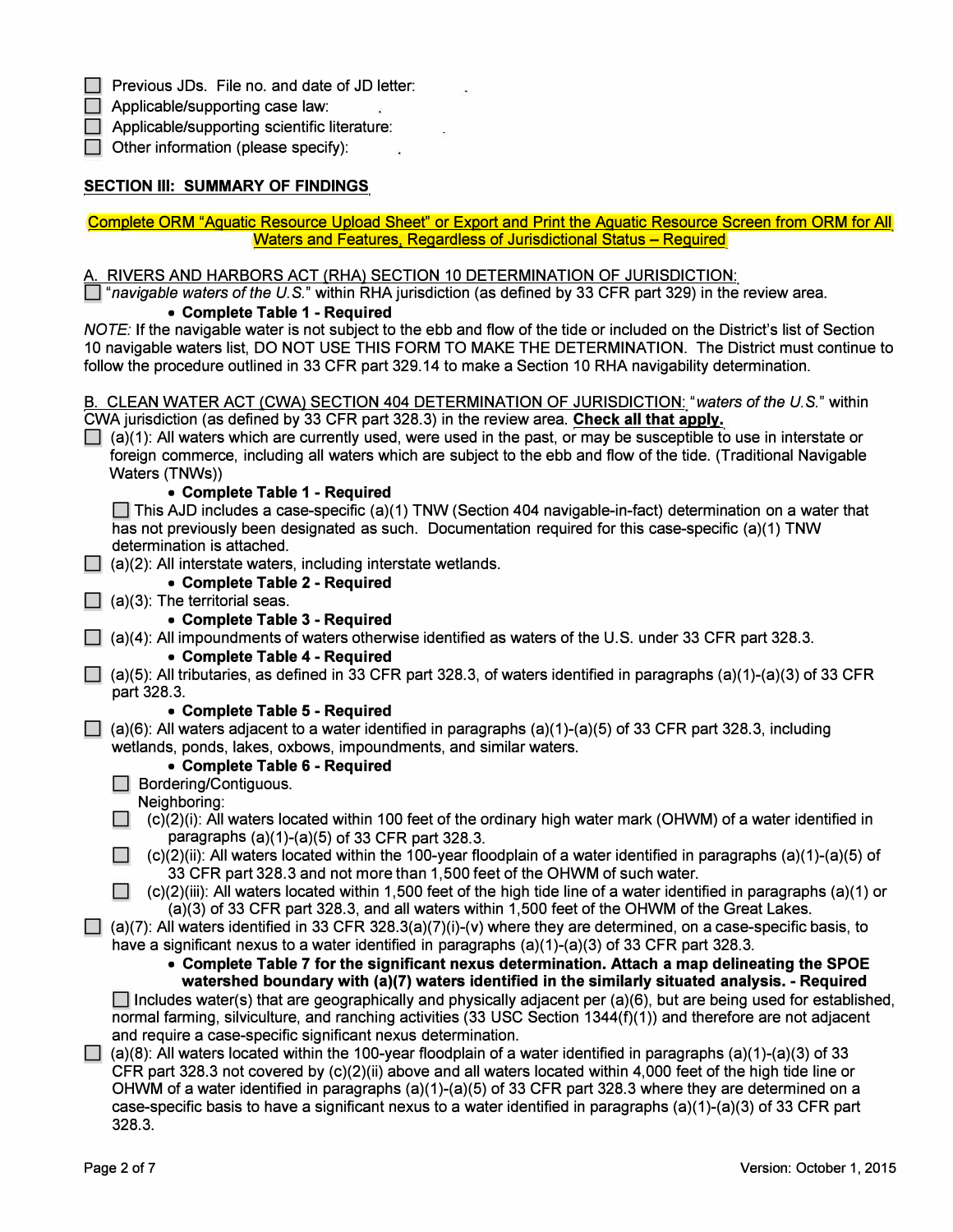#### • Complete Table 8 for the significant nexus determination. Attach a map delineating the SPOE watershed boundary with (a)(8) waters identified in the similarly situated analysis. - Required

 $\Box$  Includes water(s) that are geographically and physically adjacent per (a)(6), but are being used for established, normal farming, silviculture, and ranching activities (33 USC Section 1344(f)(1)) and therefore are not adjacent and require a case-specific significant nexus determination.

## C. NON-WATERS OF THE U.S. FINDINGS:

## Check all that apply.

 $\boxtimes$  The review area is comprised entirely of dry land.

 $\Box$  Potential-(a)(7) Waters: Waters that DO NOT have a significant nexus to a water identified in paragraphs (a)(1)- $(a)(3)$  of 33 CFR part 328.3.

## • Complete Table 9 and attach a map delineating the SPOE watershed boundary with potential (a)(7) waters identified in the similarly situated analysis. - Required

 $\Box$  Includes water(s) that are geographically and physically adjacent per (a)(6), but are being used for established, normal farming, silviculture, and ranching activities (33 USC Section 1344(f)(1)) and therefore are not adjacent and require a case-specific significant nexus determination.

Potential-(a)(8) Waters: Waters that DO NOT have a significant nexus to a water identified in paragraphs (a)(1)- $(a)(3)$  of 33 CFR part 328.3.

## • Complete Table 9 and attach a map delineating the SPOE watershed boundary with potential (a)(8) waters identified in the similarly situated analysis. - Required

 $\Box$  Includes water(s) that are geographically and physically adiacent per (a)(6), but are being used for established. normal farming, silviculture, and ranching activities (33 USC Section 1344(f)(1)) and therefore are not adjacent and require a case-specific significant nexus determination.

 $\Box$  Excluded Waters (Non-Waters of U.S.), even where they otherwise meet the terms of paragraphs (a)(4)-(a)(8):

## • Complete Table 10 - Required

| $\Box$ (b)(1): Waste treatment systems, including treatment ponds or lagoons designed to meet the requirements of |  |  |  |
|-------------------------------------------------------------------------------------------------------------------|--|--|--|
| the CWA.                                                                                                          |  |  |  |

 $\Box$  (b)(2): Prior converted cropland.

 $\exists$  (b)(3)(i): Ditches with ephemeral flow that are not a relocated tributary or excavated in a tributary.

 $\Box$  (b)(3)(ii): Ditches with intermittent flow that are not a relocated tributary, excavated in a tributary, or drain wetlands.

 $\Box$  (b)(3)(iii): Ditches that do not flow, either directly or through another water, into a water identified in paragraphs  $(a)(1)-(a)(3)$ .

|  | $\rfloor$ (b)(4)(i): Artificially irrigated areas that would revert to dry land should application of water to that area cease.   |
|--|-----------------------------------------------------------------------------------------------------------------------------------|
|  |                                                                                                                                   |
|  |                                                                                                                                   |
|  | $\langle h \rangle$ (A)(A)(ii); Artificial, constructed lakes and pends created in dry land such as farm and stock watering pends |

- $\Box$  (b)(4)(ii): Artificial, constructed lakes and ponds created in dry land such as farm and stock watering ponds, irrigation ponds, settling basins, fields flooded for rice growing, log cleaning ponds, or cooling ponds.
- $\Box$  (b)(4)(iii): Artificial reflecting pools or swimming pools created in dry land.<sup>1</sup>
- $\Box$  (b)(4)(iv): Small ornamental waters created in dry land.<sup>1</sup>

| — \ /\ /\ /                                                                                                             |  |
|-------------------------------------------------------------------------------------------------------------------------|--|
| $\Box$ (b)(4)(v): Water-filled depressions created in dry land incidental to mining or construction activity, including |  |
|                                                                                                                         |  |
| pits excavated for obtaining fill, sand, or gravel that fill with water.                                                |  |

 $\Box$  (b)(4)(vi): Erosional features, including gullies, rills, and other ephemeral features that do not meet the definition of tributary, non-wetland swales, and lawfully constructed grassed waterways.<sup>1</sup>

 $\Box$  (b)(4)(vii): Puddles.<sup>1</sup>

 $\Box$  (b)(5): Groundwater, including groundwater drained through subsurface drainage systems.<sup>1</sup>

 $\Box$  (b)(6): Stormwater control features constructed to convey, treat, or store stormwater that are created in dry land  $<sup>1</sup>$ </sup>

 $\Box$  (b)(7): Wastewater recycling structures created in dry land; detention and retention basins built for wastewater recycling; groundwater recharge basins; percolation ponds built for wastewater recycling; and water distributary structures built for wastewater recycling.

#### □ Other non-jurisdictional waters/features within review area that do not meet the definitions in 33 CFR 328.3 of  $(a)(1)-(a)(8)$  waters and are not excluded waters identified in  $(b)(1)-(b)(7)$ .

## • Complete Table 11 - Required.

D. ADDITIONAL COMMENTS TO SUPPORT AJD: The review area only includes the access points and staging areas that were identified on the plans..

<sup>&</sup>lt;sup>1</sup> In many cases these excluded features will not be specifically identified on the AJD form, unless specifically requested. Corps Districts may, in case-by-case instances, choose to identify some or all of these features within the review area. Page 3 of 7 Version: October 1, 2015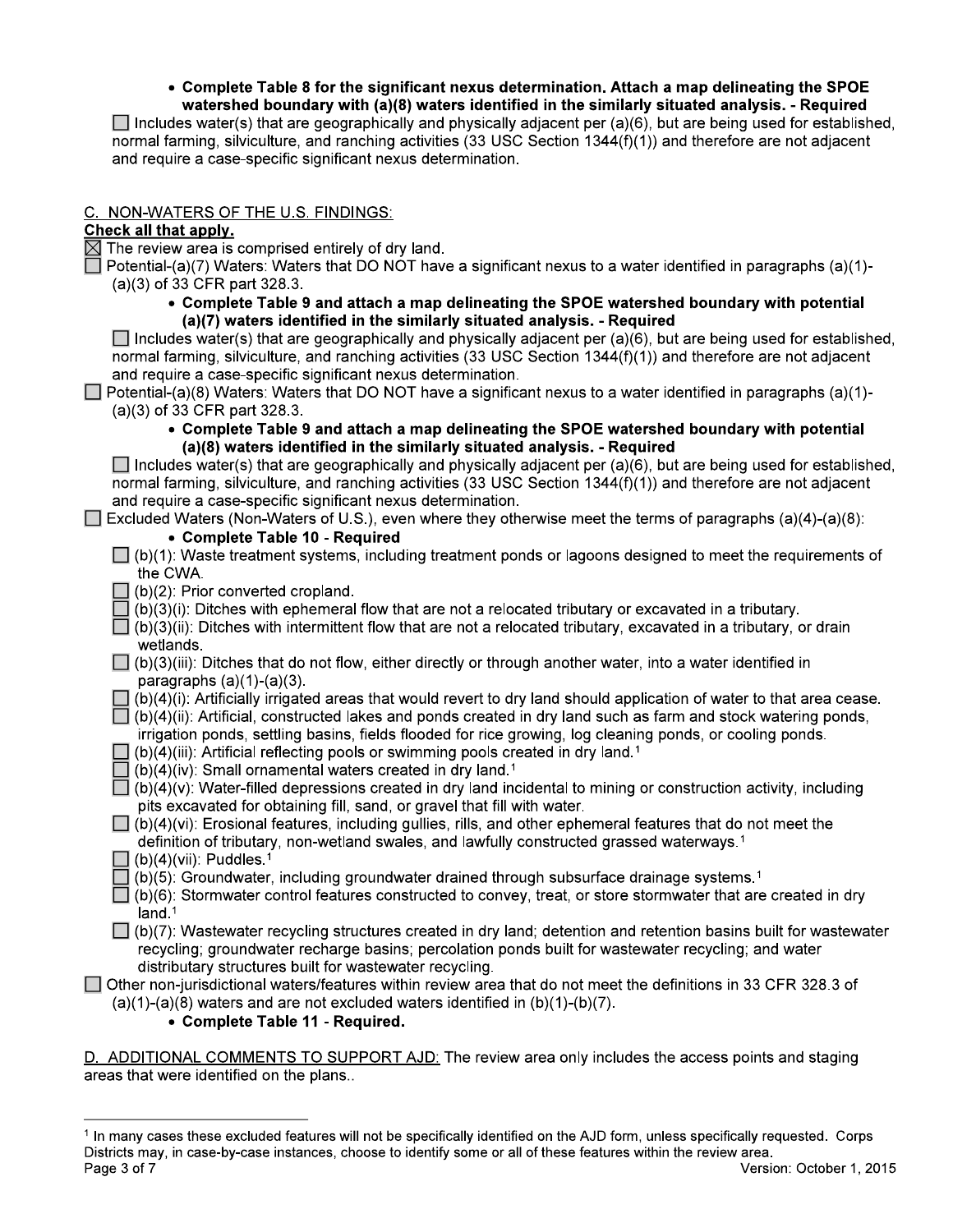This page is blank.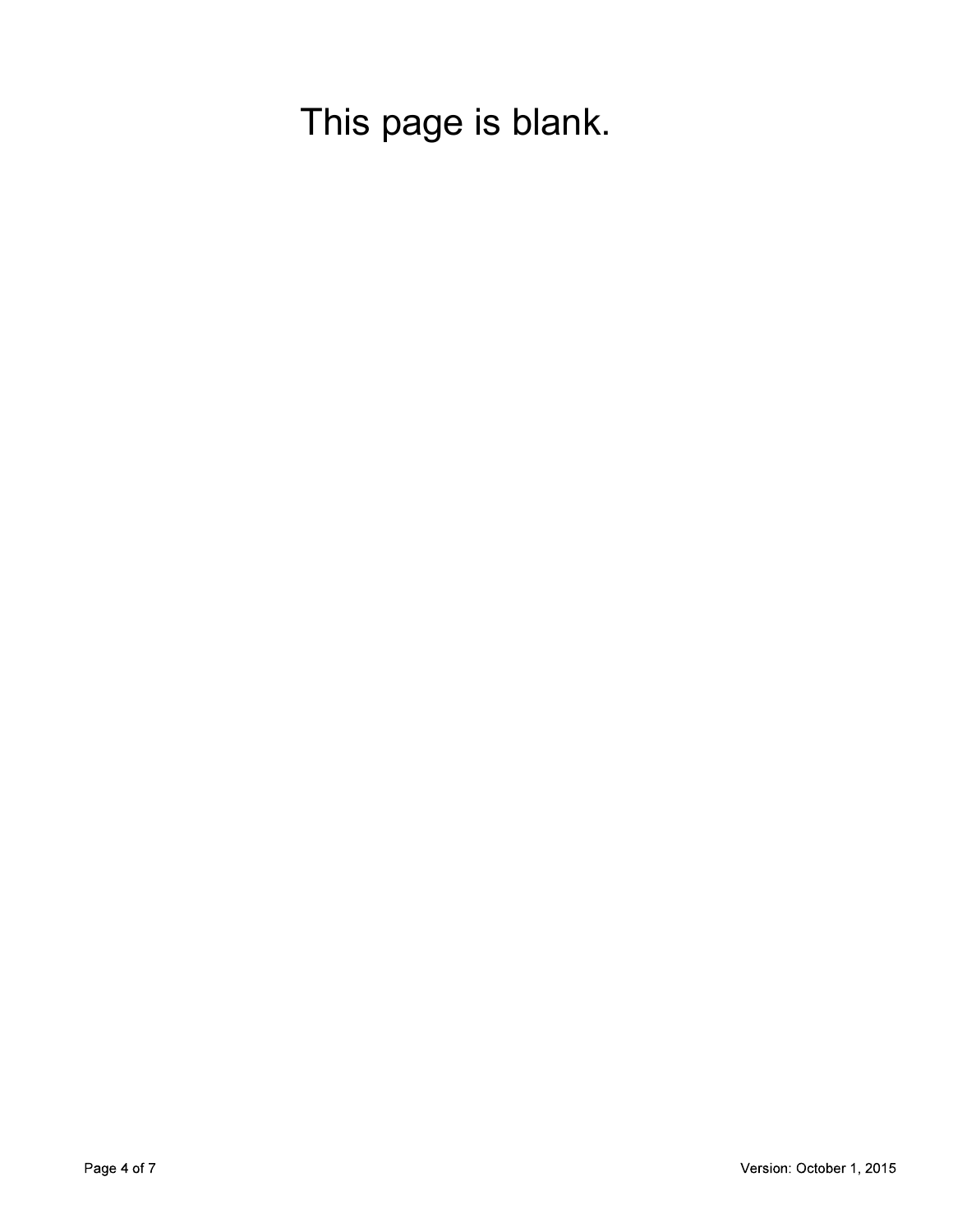### Jurisdictional Waters of the U.S.

Default field entry is "N/A". Delete "N/A" and fill out all fields in the table where applicable for waters/features present in the review area.

#### Table 1. (a)(1) Traditional Navigable Waters

| (a)(1) Waters Name | (a)(1) Criteria | Rationale to Support (a)(1) Designation<br>Include High Tide Line or Ordinary High Water Mark indicators, when<br>' applicable. |
|--------------------|-----------------|---------------------------------------------------------------------------------------------------------------------------------|
| N/A                | Choose an item. | N/A                                                                                                                             |

## Table 2. (a)(2) Interstate Waters

| (a)(7)<br><b>Waters</b><br>∵Name | Rationale to Support (a)(2)<br>Designation |
|----------------------------------|--------------------------------------------|
| N/A                              | N/A                                        |

# Table 3. (a)(3) Territorial Seas

| (a)(3) Waters Name | Rationale to Support (a)(3) Designation |
|--------------------|-----------------------------------------|
| N/A                | N/A                                     |

## Table 4. (a)(4) Impoundments

| <sup>∣</sup> (a)(4) Waters Name | <b>Rationale to Support (a)(4) Designation</b> |
|---------------------------------|------------------------------------------------|
| N/A                             | N/A                                            |
| N/A                             | N/A                                            |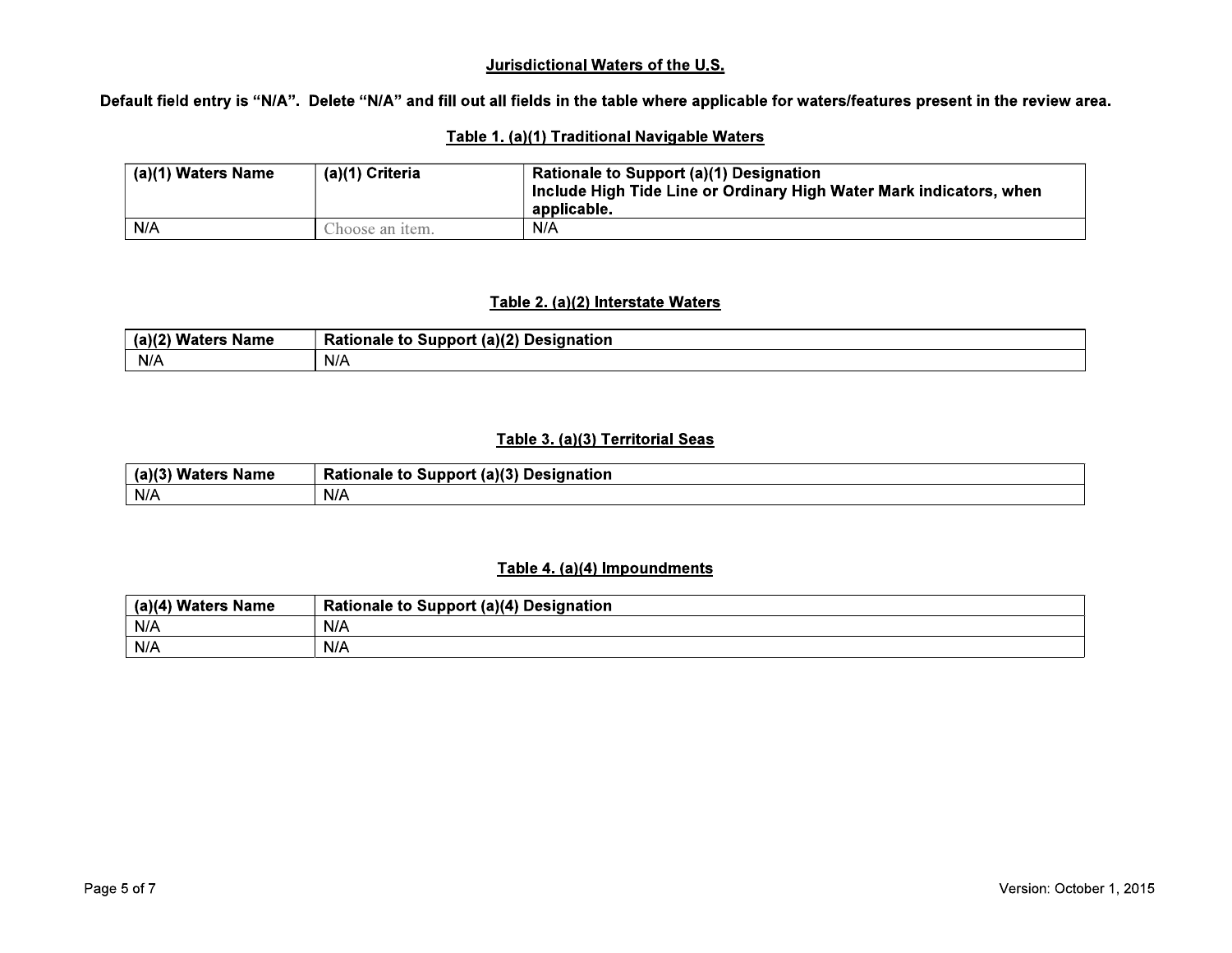# Table 5. (a)(5)Tributaries

| (a)(5) Waters Name | <b>Flow Regime</b>             | $(a)(1)-(a)(3)$ Water<br>Name to which<br>this $(a)(5)$<br><b>Tributary Flows</b> | Tributary<br><b>Breaks</b> | Rationale for (a)(5) Designation and Additional<br>Discussion.<br>Identify flowpath to $(a)(1)-(a)(3)$ water or attach map<br>identifying the flowpath; explain any breaks or flow<br>through excluded/non-jurisdictional features, etc. |
|--------------------|--------------------------------|-----------------------------------------------------------------------------------|----------------------------|------------------------------------------------------------------------------------------------------------------------------------------------------------------------------------------------------------------------------------------|
| N/A                | Choose an<br><sub>1</sub> tem. | N/A                                                                               | Choose an<br>item.         | N/A                                                                                                                                                                                                                                      |
| N/A                | Choose an<br>item.             | N/A                                                                               | Choose an<br>item.         | N/A                                                                                                                                                                                                                                      |
| N/A                | Choose an<br>item.             | N/A                                                                               | Choose an<br>item.         | N/A                                                                                                                                                                                                                                      |
| N/A                | Choose an<br>item.             | N/A                                                                               | Choose an<br>item.         | N/A                                                                                                                                                                                                                                      |

## Table 6. (a)(6) Adjacent Waters

| (a)(6) Waters Name | $(a)(1)-(a)(5)$ Water<br>Name to which this<br><b>Water is Adjacent</b> | Rationale for (a)(6) Designation and Additional Discussion.<br>ldentify the type of water and how the limits of jurisdiction were established (e.g.,<br>wetland, 87 Manual/Regional Supplement); explain how the 100-year floodplain<br>and/or the distance threshold was determined; whether this water extends beyond<br>a threshold; explain if the water is part of a mosaic, etc. |
|--------------------|-------------------------------------------------------------------------|----------------------------------------------------------------------------------------------------------------------------------------------------------------------------------------------------------------------------------------------------------------------------------------------------------------------------------------------------------------------------------------|
| N/A                | N/A                                                                     | N/A                                                                                                                                                                                                                                                                                                                                                                                    |
| N/A                | N/A                                                                     | N/A                                                                                                                                                                                                                                                                                                                                                                                    |
| N/A                | N/A                                                                     | N/A                                                                                                                                                                                                                                                                                                                                                                                    |
| N/A                | N/A                                                                     | N/A                                                                                                                                                                                                                                                                                                                                                                                    |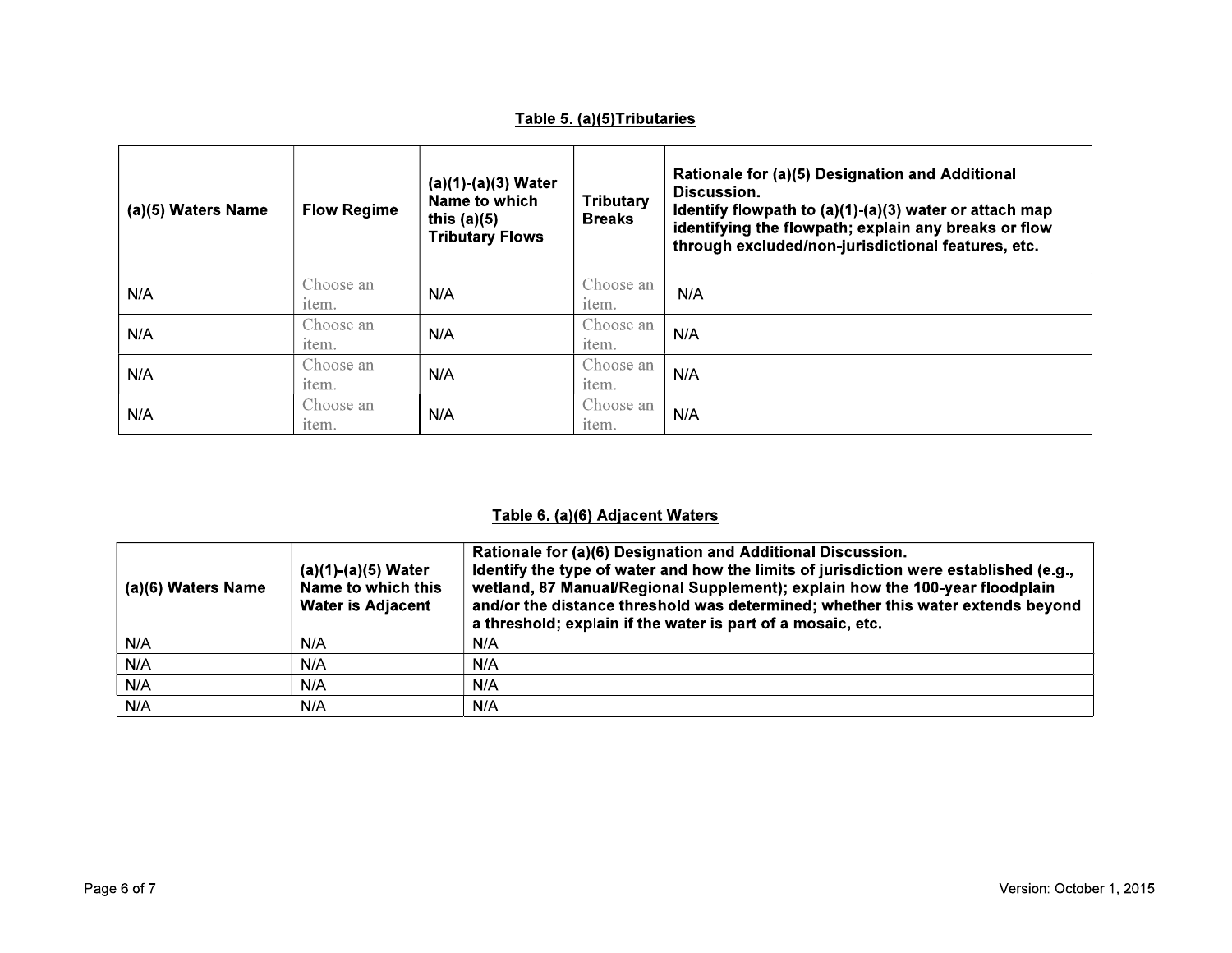## Table 7. (a)(7) Waters

| <b>SPOE</b><br><b>Name</b> | (a)(7) Waters Name | $(a)(1)-(a)(3)$ Water<br>Name to which<br>this Water has a<br><b>Significant</b><br><b>Nexus</b> | <b>Significant Nexus Determination</b><br>Identify SPOE watershed; discuss whether any similarly situated waters were<br>present and aggregated for SND; discuss data, provide analysis, and<br>summarize how the waters have more than speculative or insubstantial effect<br>on the physical, chemical, or biological integrity of the (a)(1)-(a)(3) water, etc. |
|----------------------------|--------------------|--------------------------------------------------------------------------------------------------|--------------------------------------------------------------------------------------------------------------------------------------------------------------------------------------------------------------------------------------------------------------------------------------------------------------------------------------------------------------------|
| N/A                        | N/A                | N/A                                                                                              | N/A                                                                                                                                                                                                                                                                                                                                                                |
| N/A                        | N/A                | N/A                                                                                              | N/A                                                                                                                                                                                                                                                                                                                                                                |

# Table 8. (a)(8) Waters

| <b>SPOE</b><br><b>Name</b> | (a)(8) Waters Name | $(a)(1)-(a)(3)$ Water<br>Name to which<br>this Water has a<br><b>Significant</b><br><b>Nexus</b> | <b>Significant Nexus Determination</b><br>Identify SPOE watershed; explain how 100-yr floodplain and/or the distance<br>threshold was determined; discuss whether waters were determined to be<br>similarly situated to subject water and aggregated for SND; discuss data,<br>provide analysis, and then summarize how the waters have more than<br>speculative or insubstantial effect the on the physical, chemical, or biological<br>integrity of the $(a)(1)-(a)(3)$ water, etc. |
|----------------------------|--------------------|--------------------------------------------------------------------------------------------------|---------------------------------------------------------------------------------------------------------------------------------------------------------------------------------------------------------------------------------------------------------------------------------------------------------------------------------------------------------------------------------------------------------------------------------------------------------------------------------------|
| N/A                        | N/A                | N/A                                                                                              | N/A                                                                                                                                                                                                                                                                                                                                                                                                                                                                                   |
| N/A                        | N/A                | N/A                                                                                              | N/A                                                                                                                                                                                                                                                                                                                                                                                                                                                                                   |